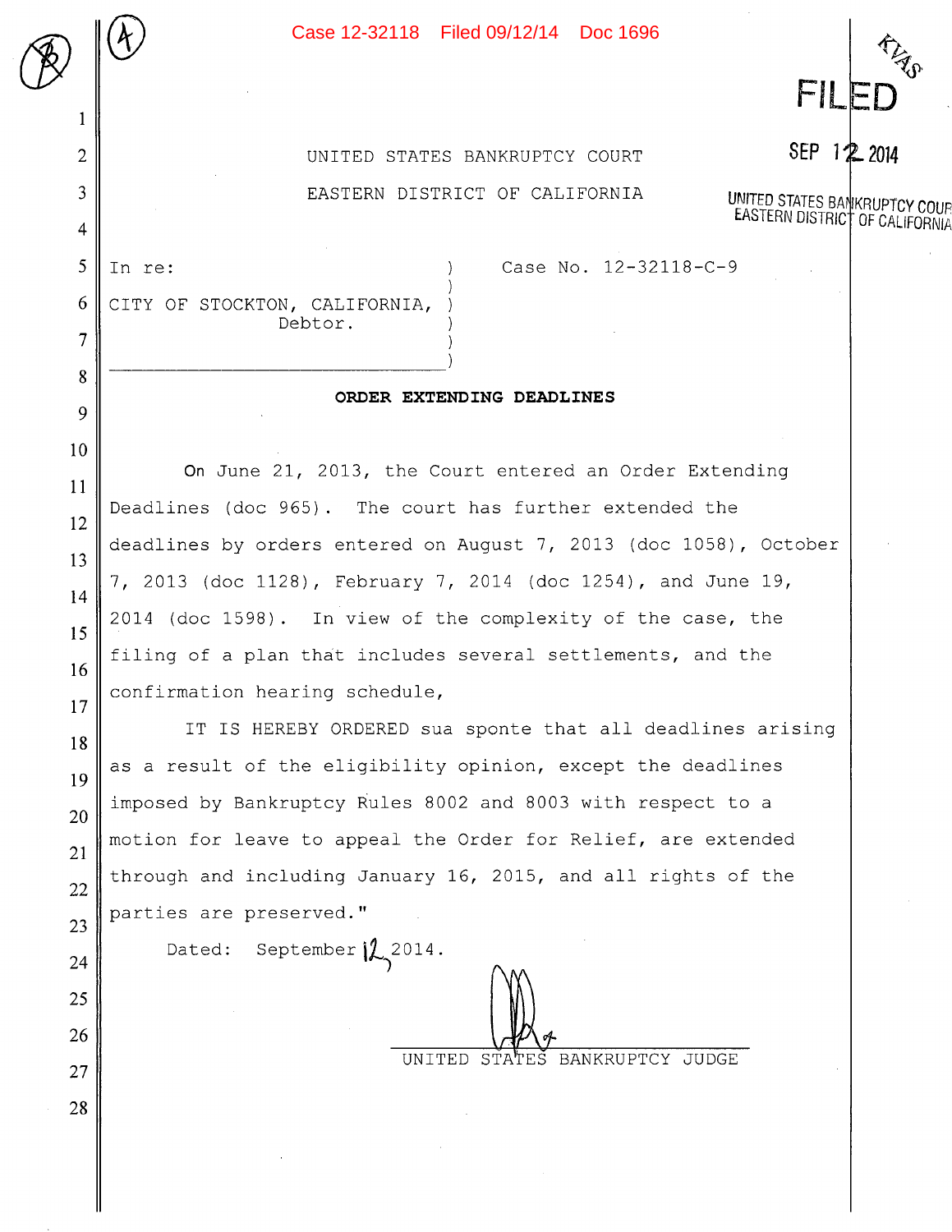|                     | Case 12-32118 Filed 09/12/14 Doc 1696                                                                     |  |  |  |  |  |
|---------------------|-----------------------------------------------------------------------------------------------------------|--|--|--|--|--|
| 1                   | <b>INSTRUCTIONS TO CLERK OF COURT</b><br><b>SERVICE LIST</b>                                              |  |  |  |  |  |
| $\overline{2}$<br>3 | The Clerk of Court is instructed to send the attached document, via the BNC, to the<br>following parties: |  |  |  |  |  |
| $\overline{4}$      | Marc A. Levinson                                                                                          |  |  |  |  |  |
| 5                   | 400 Capitol Mall #3000<br>Sacramento CA 95814-4407                                                        |  |  |  |  |  |
| 6                   | Office of the U.S. Trustee                                                                                |  |  |  |  |  |
| $\overline{7}$<br>8 | Robert T Matsui United States Courthouse<br>501 I Street, Room 7-500<br>Sacramento CA 95814               |  |  |  |  |  |
| 9                   |                                                                                                           |  |  |  |  |  |
| 10                  | Jerrold E. Abeles<br>555 W 5th St 48th Fl                                                                 |  |  |  |  |  |
| 11                  | Los Angeles CA 90013                                                                                      |  |  |  |  |  |
| 12                  | Steven H. Felderstein                                                                                     |  |  |  |  |  |
| 13                  | 400 Capitol Mall #1450<br>Sacramento CA 95814-4434                                                        |  |  |  |  |  |
| 14                  |                                                                                                           |  |  |  |  |  |
| 15                  | Christina M. Craige<br>555 W 5th St #4000                                                                 |  |  |  |  |  |
| 16                  | Los Angeles CA 90013                                                                                      |  |  |  |  |  |
| $17\,$              | Alan C. Geolot<br>1501 K St NW                                                                            |  |  |  |  |  |
| 18                  | Washington DC 20005                                                                                       |  |  |  |  |  |
| 19                  | Guy S. Neal                                                                                               |  |  |  |  |  |
| 20                  | 1501 K St NW<br>Washington DC 20005                                                                       |  |  |  |  |  |
| 21                  |                                                                                                           |  |  |  |  |  |
| 22                  | Michael M. Lauter<br>4 Embarcadero Ctr 17th Fl                                                            |  |  |  |  |  |
| 23                  | San Francisco CA 94111-4109                                                                               |  |  |  |  |  |
| 24                  | Robert S. McWhorter                                                                                       |  |  |  |  |  |
| 25                  | 621 Capitol Mall, 25th Floor<br>Sacramento CA 95814                                                       |  |  |  |  |  |
| 26                  |                                                                                                           |  |  |  |  |  |
| 27                  |                                                                                                           |  |  |  |  |  |
| 28                  | $-2-$                                                                                                     |  |  |  |  |  |
|                     |                                                                                                           |  |  |  |  |  |

 $\sim$ 

 $\mathcal{L}$ 

 $\parallel$ 

║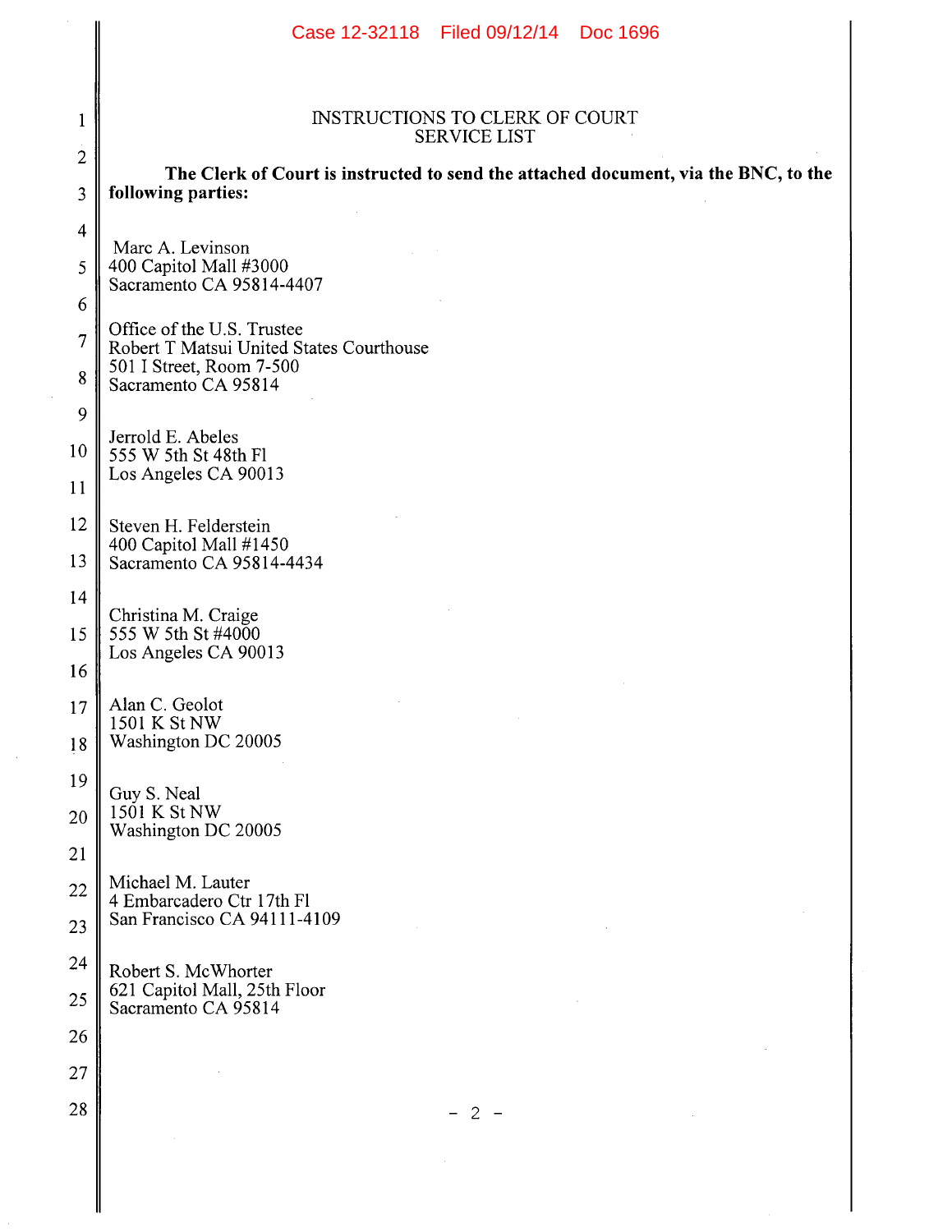|                          |                                                                                                            | Case 12-32118 Filed 09/12/14 Doc 1696 |  |
|--------------------------|------------------------------------------------------------------------------------------------------------|---------------------------------------|--|
| 1<br>$\overline{2}$      | Allan H. Ickowitz<br>777 S. Figueroa Street, 34th Floor<br>Los Angeles CA 90017                            |                                       |  |
| 3<br>$\overline{4}$<br>5 | Roberto J. Kampfner<br>633 West Fifth Street Suite 1900<br>Los Angeles CA 90071                            |                                       |  |
| 6<br>$\overline{7}$      | James O. Johnston<br>555 S Flower St 50th Fl<br>Los Angeles CA 90071                                       |                                       |  |
| 8<br>9<br>10             | Scott H. Olson<br>560 Mission Street, Suite 3100<br>San Francisco CA 94105                                 |                                       |  |
| 11<br>12                 | William A. Van Roo<br>13863 Quaterhorse Dr.<br>Grass Valley CA 95949                                       |                                       |  |
| 13<br>14                 | Richard A. Lapping<br>101 California Street, Ste. 3900<br>San Francisco CA 94111                           |                                       |  |
| 15<br>16<br>17           | Lawrence A. Larose<br>200 Park Ave<br>New York NY 10166-4193                                               |                                       |  |
| 18<br>19                 | Sarah L. Trum<br>1111 Louisiana 25th Fl<br>Houston TX 77002                                                |                                       |  |
| 20<br>21<br>22           | Donna T. Parkinson<br>400 Capitol Mall Suite 2560<br>Sacramento CA 95814<br>David E. Mastagni<br>1912 I St |                                       |  |
| 23                       | Sacramento CA 95811                                                                                        |                                       |  |
| 24<br>25                 | Robert B. Kaplan<br>2 Embarcadero Center 5th Fl<br>San Francisco CA 94111-3824                             |                                       |  |
| 26                       |                                                                                                            |                                       |  |
| 27                       |                                                                                                            |                                       |  |
| 28                       |                                                                                                            | З                                     |  |